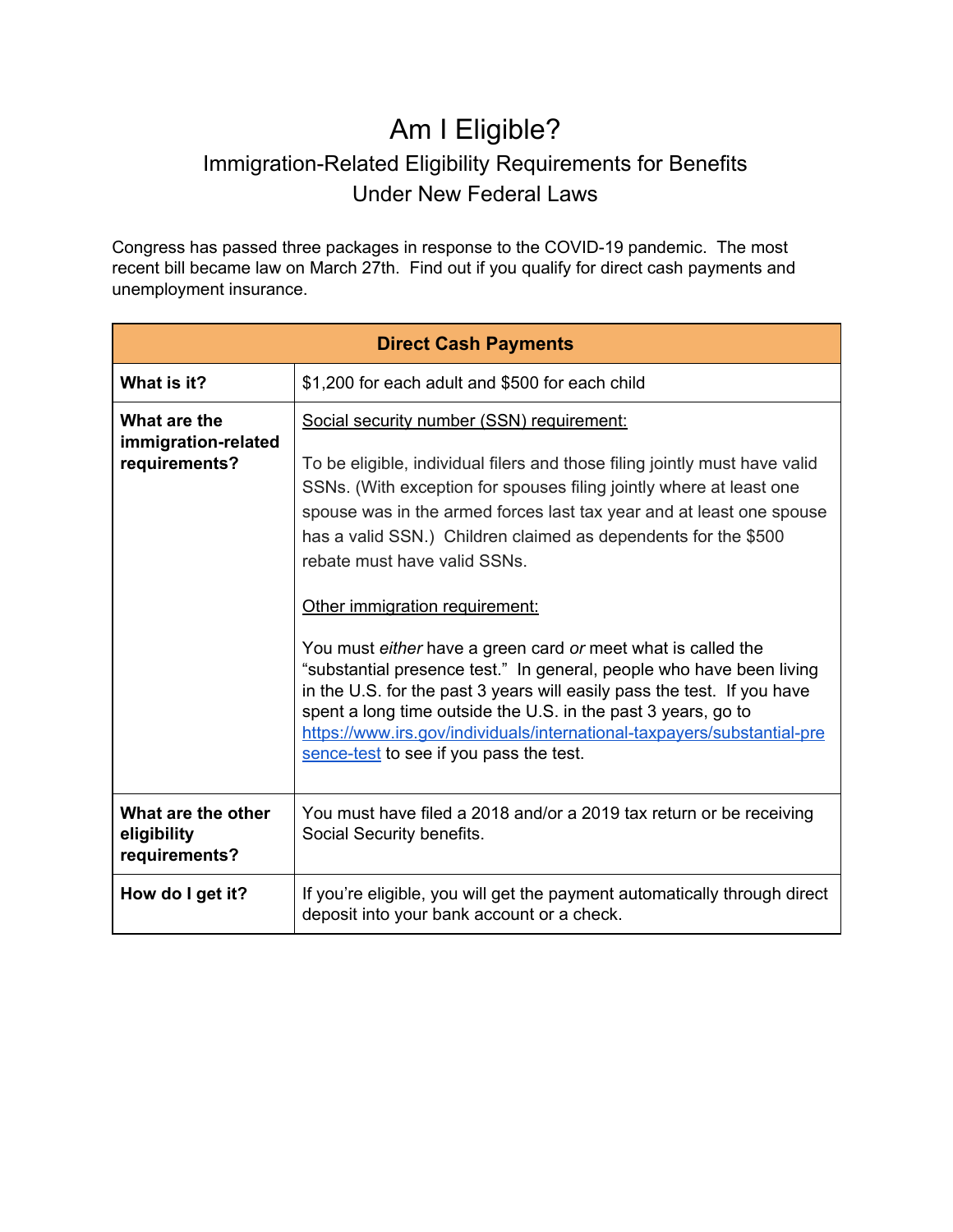| <b>Unemployment Insurance (UI)</b>                   |                                                                                                                                                                                                                                                                                                                                                                                                                                                                                                     |  |
|------------------------------------------------------|-----------------------------------------------------------------------------------------------------------------------------------------------------------------------------------------------------------------------------------------------------------------------------------------------------------------------------------------------------------------------------------------------------------------------------------------------------------------------------------------------------|--|
| What is it?                                          | A federal program administered by states that gives people who lose<br>their jobs payments based on their work history until they can find<br>another job. The CARES Act builds on this existing UI program and<br>creates three new ones:                                                                                                                                                                                                                                                          |  |
|                                                      | 1. Pandemic Unemployment Compensation (PUC): Gives \$600<br>more per week to anyone receiving payments under the<br>regular UI (that already existed before this new law) and the<br>new Pandemic Unemployment Assistance (PUA) (see below).                                                                                                                                                                                                                                                        |  |
|                                                      | 2. Pandemic Emergency Unemployment Compensation (PEUC):<br>Gives 13 more weeks of UI benefits after the regular UI<br>benefits run out.                                                                                                                                                                                                                                                                                                                                                             |  |
|                                                      | 3. Pandemic Unemployment Assistance (PUA): Program for<br>those who do not qualify for the regular UI program or have<br>already received all the benefits available through the regular<br>UI program. This includes: self-employed workers,<br>independent contractors, freelancers, workers seeking<br>part-time work, and workers who do not have long-enough<br>work history to qualify for regular UI benefits.                                                                               |  |
| What are the<br>immigration-related<br>requirements? | To be eligible for any type of UI, you must be work authorized when<br>you apply for the benefits and you must have been work authorized<br>when you lost your job.                                                                                                                                                                                                                                                                                                                                 |  |
|                                                      | This means folks with green cards and unexpired work<br>authorizations--including through DACA and TPS--are eligible.<br>Undocumented community members who do not have work<br>authorization do not qualify.                                                                                                                                                                                                                                                                                       |  |
| What are the other<br>eligibility<br>requirements?   | Eligibility requirements for regular UI, along with their PUC and PEUC<br>extensions, vary by state.<br>You can look for your state's requirements here:<br>https://www.careeronestop.org/LocalHelp/UnemploymentBene<br>fits/find-unemployment-benefits.aspx?newsearch=true<br>• You can look at recent state expansions to UI in response to<br>COVID-19 here:<br>https://s27147.pcdn.co/wp-content/uploads/State-Unemploym<br>ent-Insurance-Developments-Response-COVID-19-y-2020-03<br>$-24.pdf$ |  |